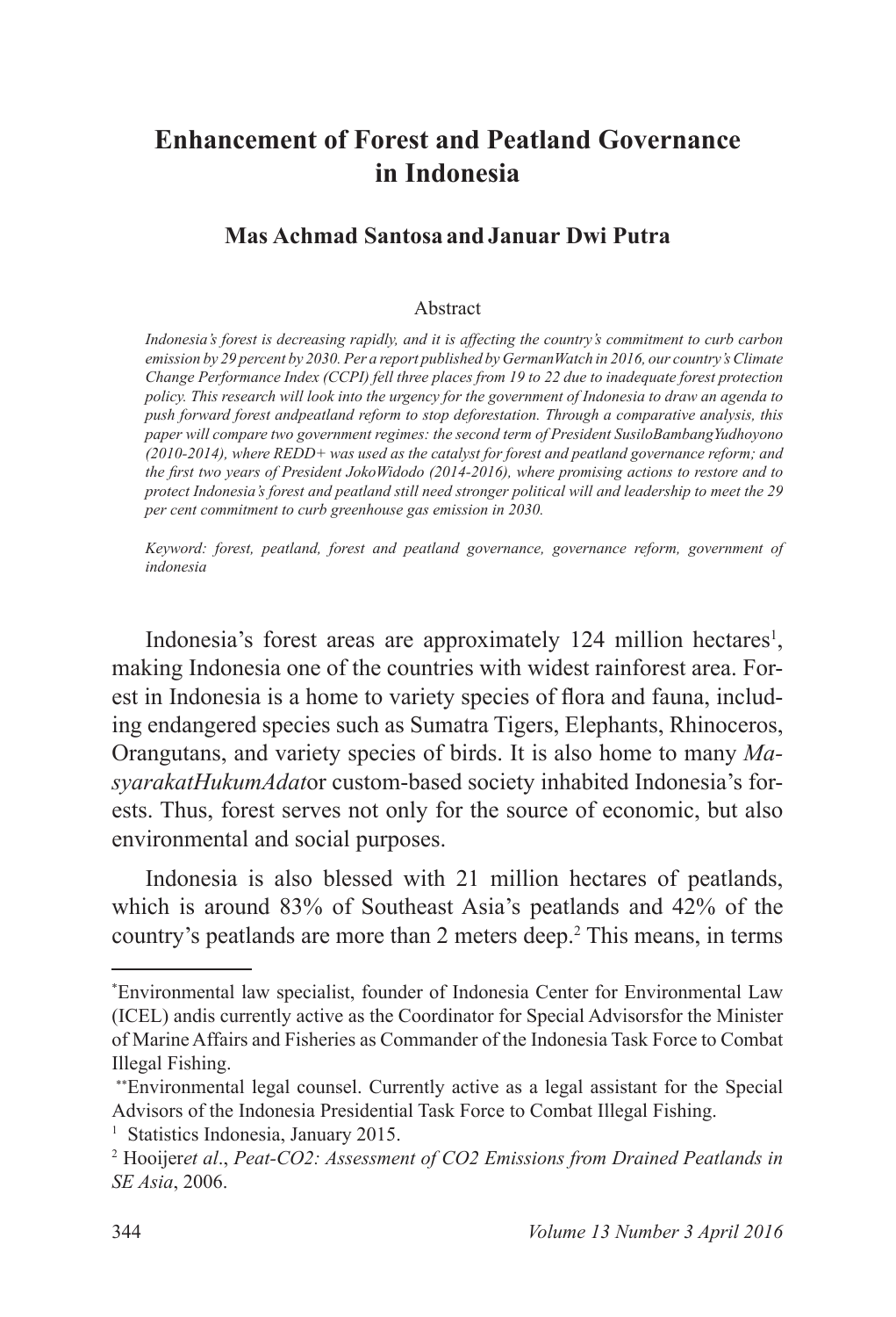of carbon storage, peatlands' role is as important as forest as it contains more carbon than forest, albeit its lesser size. According to *Wetlands International*(2007), peatlands all over the world have the ability to store at least 550 Gigatons of carbon in their organic soil.<sup>3</sup> Many of it are located in forest areas, or known as swamp forests. Consequently, protecting the forests also means protecting peatland.

Within the period of 2003 to 2006, the rate of deforestation was around  $1,17$  million hectares per year<sup>4</sup>, and on 2013, Indonesia's Ministry of Forestry claimed that in 2009 to 2011, this deforestation rate has been reduced to 0,45 million hectares per year<sup>5</sup>. Despite the decreased rate, deforestation in Indonesia is still alarmingly high. During 1990s, both Indonesia and Brazil has the highest net loss of forest due to El Nino in 1997-1998 and severe fires that burnt 9,7 million hectares of Indonesia's forests and peatlands. The World Bank stated more than 2,6 million hectares of forest and peatlands were burnt in 2015.<sup>6</sup>

According to a research conducted by Center for International Forest Research (CIFOR) in 2012, there are at least three drivers of deforestation in Indonesia that must be addressed. *First* is the absence of clarity over land tenure that is manifested in numerous land con flicts. *Secondly*, conflicting laws and regulations at the national level has created real difficulties to implement principles of sustainable forest management. Thirdly, introduction of wide decentralization<sup>7</sup> in 1999,without real capacities at local and national level and comprehensive understanding of good governance principles to implement it, has created more problems than fulfilling promise of a better governance. This is obvious from many reports that highlight numerous overlapping licenses issued by local governments. In addition to these drivers, dualism of forest area references created major problem to map Indonesia's forest areaintegratedly.

To response to the drivers of deforestation, a systematic governance

<sup>3</sup> Wetlands International, *Peatlands*

<sup>&</sup>lt;sup>4</sup> Ministry of Forest and UNREDD, 2009

<sup>&</sup>lt;sup>5</sup> Ministry of Forestry, 2013.

 World Bank,*Indonesia's Fire and Haze Crisis*

<sup>&</sup>lt;sup>7</sup> Under Art. 13 of Law No. 32 of 2004 on Local Government, provincial and local governments are given the authority to conduct, among others, their own development planning, spatial planning, and environmental management.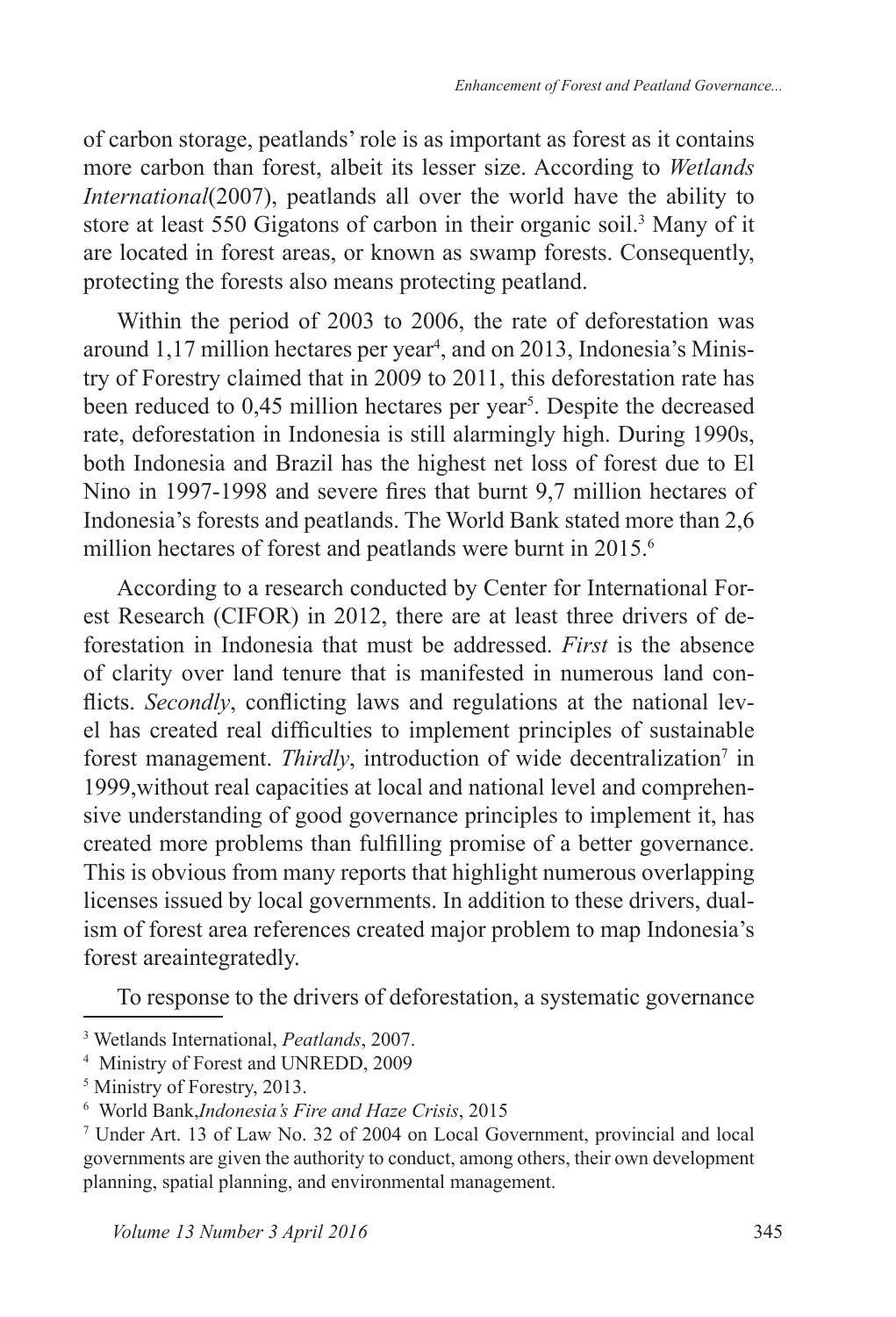reform in forest and peatland managements is imperative. Without it, any strategy to reduce emissions from deforestation and forest degradation will not be effective to address Indonesia's underlying challenges. This paper will discuss how this reform initiative is being pursued in two different timeframes. First is during the President SusiloBambangYudhoyono's (or famously known as SBY) second term  $(2010 -$ 2014) and afterwards is the first two years of President JokoWidodo's administration  $(2014 - \text{present})$ .

From 2010 to 2014, Indonesia employed REDD+ as the trigger to develop extensive forest and peatland governance reform program to address deforestation and forest degradation.

Indonesia perceived REDD+ as the catalyst for governance reform in natural resources management including more effective enforcement. REDD+ was a means to enhance equality to access to natural resources, thereby to enhance the rights of disadvantaged people including *MasyarakatHukumAdat* or custom-based society. This is inline with REDD<sup>+</sup> slogan at the time: *Beyond Carbon, More Than Just Forest*, In 2011, Indonesia received 1 billion USD grant from Norway Government through a Letter of Intent to help REDD+ implementation.

The REDD+ era was initiated with two policies: establishment of National/Presidential Task Force for the Preparation of REDD+ Agency in  $2010<sup>8</sup>$  and the issuance of Presidential Instruction to suspend all new license issuances on primary forest and peatland – or the moratorium policy  $-$  in 2011.<sup>9</sup> The moratorium policy instructed all relevant ministries/institutions and local government leaders to improve forest and peatland management while reducing emissions from deforestation and forest degradation. This policy was importantbecause it stopped permit issuance during the moratorium period which provided space for policy makers to design strategies to improve forest and peatland governance while making sure forest and peat land areas remain protected, as well as protecting the operations of businesses with legitimate

<sup>&</sup>lt;sup>8</sup> Presidential Decree No. 19 of 2010 on Task Force for the Preparation of REDD+ Agency, which was extended through Presidential Decree No. 25 of 2011.

<sup>&</sup>lt;sup>9</sup> Presidential Order No. 10 of 2011 regarding Suspension of License Issuance on Primary Forest and Peatlands, which was extended twice through Presidential Order 6 of 2013 and Presidential Order No. 8 of 2015 during President JokoWidodo's administration.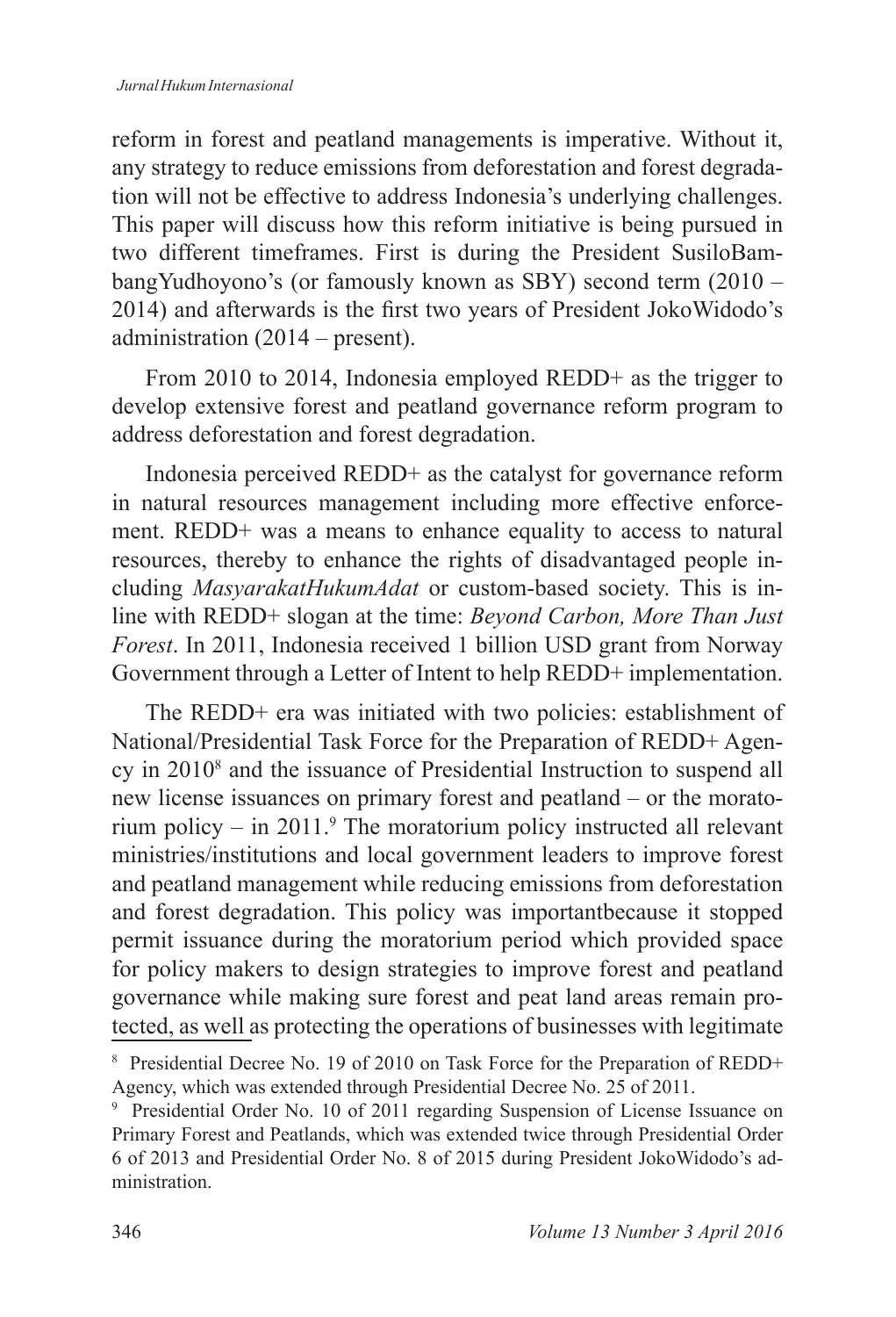licenses. The moratorium policy was further elaborated into a measurable and specific action plans carried out by the Task Force and other relevant institutions, including (1) expediting forest gazettal; (2) mapping areas occupied by *MasyarakatHukumAdat*; (3) harmonizing laws and regulations;  $(4)$  audited land-based licenses; and  $(5)$  improving the effectiveness and integrity of enforcement. The Presidential Task Force was hosted by the Presidential Delivery Unit for Development Monitoring and Oversight (or widely known as UKP4<sup>10</sup>), and led by a person with integrity namelyMinister KuntoroMangkusubroto.<sup>11</sup>

On 2013, National REDD+ Agency<sup>12</sup>, which was headed by a Chairperson equal to a minister's level, was established. The establishment of REDD+ Agency was becoming one of the most pivotal milestones in the progress of REDD+. This agency was mandated to formulate national strategy on REDD+, coordinate and execute REDD+ policies, formulate REDD+ funding mechanism, coordinate enforcement actions, and facilitate conflict settlement related to REDD+ including conflicts between MasyarakatHukumAdat and concession holders. Just as UKP4, REDD+ Agency held an important role to identify the root problems of peatland and forest governance, and to provide comprehensive solutionsto push forward governance reform agenda.

Inadequate laws and regulations has been hindering efforts to reform forest and peatland governance. To address this,  $REDD+Ageency$ , in cooperation with the Ministry of Law and Human Rights, pushed for legal reforms, including the amendment of Minister of Agriculture Regulationon Guidelines for Plantation Licenses that ensures the participation of forest-dependent communities in decision-making process;and the enactment of the first ever Government Regulation that protects peatland. A Memorandum of Understanding (MoU) on Strengthening Law Enforcement Synergy to Support Sustainable Natural Resources Man-

<sup>10</sup> Abbreviated from *Unit KerjaPresidenBidangPengendaliandanPengawasan Pembangunan*.

<sup>&</sup>lt;sup>11</sup> Prof. Dr. Ir. KuntoroMangkusubroto, MSIE., MSCE. is a prominent figure in Indonesia's movement for governance reform. He was appointed as the Head of Rehabilitation and Reconstruction Agency for the Province of Aceh post-tsunami (2005) and Head of Presidential Delivery Unit for Development Monitoring and Oversight  $(2010)$  during SBY's administration.

<sup>&</sup>lt;sup>12</sup> Translated from *BadanPengelola*REDD+ or BP REDD+.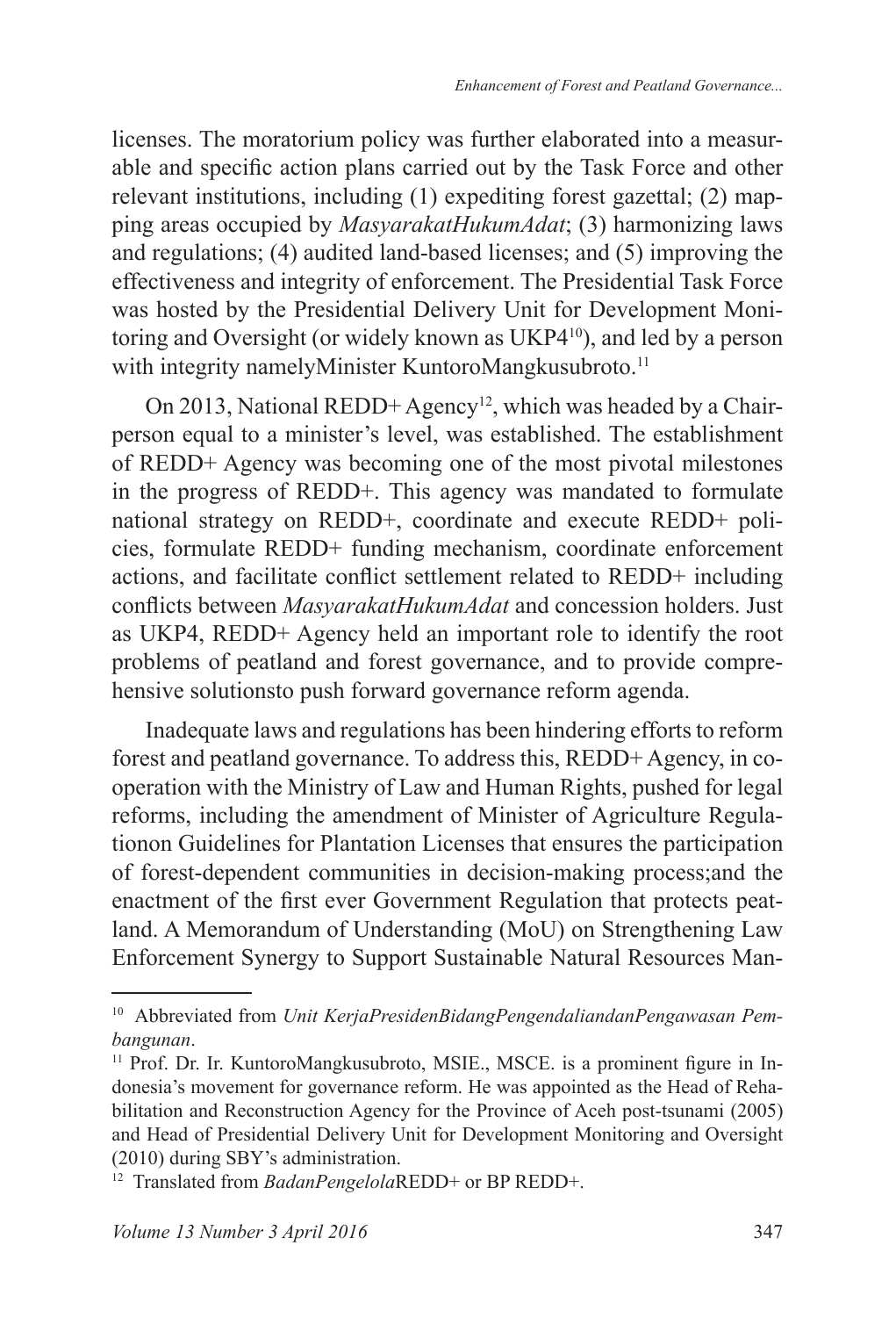agement in the Context of REDD+ have also been signed on December 2012. This MoU was signed by three  $(3)$  heads of agencies and three (3) ministers to ensure the use of multidoor enforcement approach or full force of law in natural resources-related crimes.Multidoor approach is a means towards deterrent effect and pursuing justice, through better coordination between enforcement officers and the use of broader range of laws and regulations to be utilized during enforcement. The Constitutional Court also made a landmark decision in 2012 by recognizing the rights of *MasyarakatHukumAdat* over customary forests. These actions were in the view of providing environmental and social justice for forest-dependent communities, including custom-based societies.

There are two factors that incentivized REDD+ Agency's successes: (1) the use of REDD+ as an entry point to consistently push forward total and comprehensive reform of the forest and peatland governance; (2) the Agency's flexibility to recruit 60 professional experts that were not only from civil servant background. This breakthrough recruitment method by a government agency had enabled REDD+ Agency to hire committed people who bring work-ethic and working culture of private companies.

Another key factor for the success of REDD+ progress in Indonesia from  $2010$  to  $2014$  was strong political support from the highest authority (e.g. President) and the presence of a leader with strong character and high integrity to lead REDD+ implementation (e.g. Minister KuntoroMangkusubroto). With these factors, Indonesia was able to capitalize REDD+ more than it was expected: to work beyond carbon and improve forest and peatland governance.

REDD+ programs hit a rock when the then-elected President JokoWidodo, or known as Jokowi, called for changes in the bureaucratic structures of environmental and forestry governance. President Jokowi merged two ministries that hold authorities over environment and forestry to become Ministry of Environment and Forestry (MoEF). On the other hand, on January 2015, the new government administration dissolved two agencies tasked for matters related to climate change and REDD+ implementation, the National REDD+ Agency (or BP REDD+) and the National Council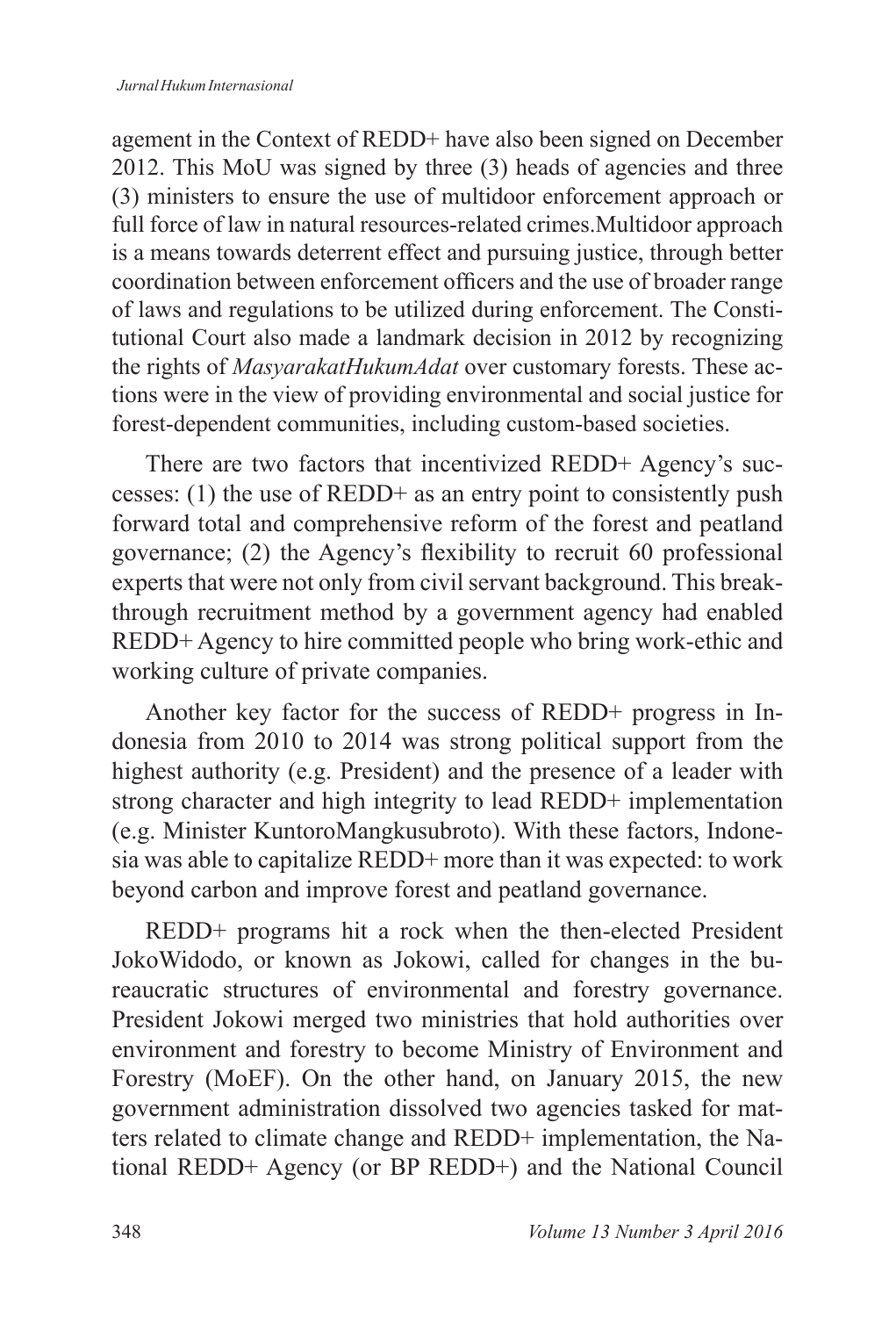on Climate Change which was led by a former senior Minister, Mr. RachmatWitoelar.<sup>13</sup> With this policy, REDD+ is now undertaken by theMoEF which is put as a portfolio of one Sub-Directorate andits implementation is now returned to business as usual. UKP4 was replaced by the Executive Office of the President or widely known as KSP<sup>14</sup> to carry out the monitoring and oversight the implementation of President Jokowi's vision and mission in general. However, it is unclear if KSP is assigned to monitor and ensure the continuation of REDD+ implementation, and to use REDD+ as an entry point to reform forest and peatland governance.

Nonetheless, there are some promising signs for forest and land governance under the current regime. Under the Nine Priority Agendas or *NawaCita*, Jokowi called out for fights against illegal logging, environmental enforcement, land conflict settlement, fight against criminalization of small land owners, and expedited the implementation of land reform. President Jokowi also continues several initiatives promoted during the previous government regime, such as moratorium of primary forest and peatlands policy which was extended for another two years from 2015 to 2017, and the One Map Policy through a Presidential Regulation issued in 2016 for integrated reference, one of which, to designate forest areas.

President Jokowi also instructed MoEF to realize the social forestry policy. There are around  $25$  thousand villages existed inside and around the forests,  $10,2$  million poor communities living inside the forests with  $71\%$  of them depend on the forest resources.<sup>15</sup> The Government has targeted 2,5 million hectares of social forests, including customary forests.<sup>16</sup>However, until 2016, only 610 hectares or 24,4% have been realized.<sup>17</sup> During a cabinet meeting in Septem-

<sup>13</sup> Translated from *DewanNasionalPerubahanIklim* or DNPI.

<sup>14</sup> Abbreviated from *Kantor StafPresiden*.

<sup>&</sup>lt;sup>15</sup> PresidenJokoWidodo's instruction on Social Forestry during Cabinet Meeting on 21 September 2016, Public Relations of the Cabinet Secretariat<http://setkab.go.id/ pengantar-presiden-joko-widodo-pada-rapat-terbatas-tentang-perhutanan-sosial-rabu-21-september-2016-pukul-14-30-wib-di-kantor-presiden-jakarta/>.

*Ibid.*

<sup>17</sup> *Ibid.*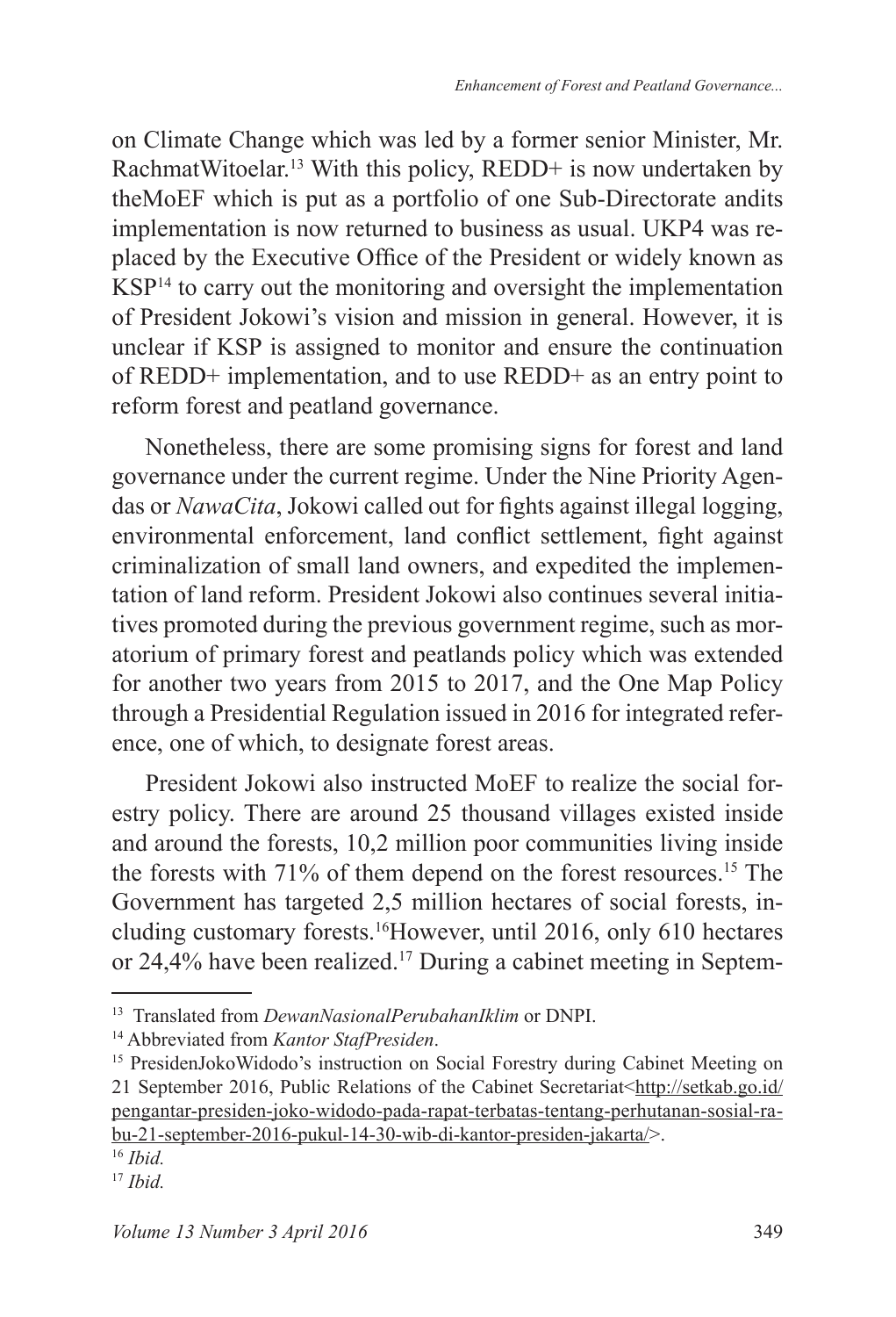ber 2016, the President called for deregulation and simplification of license procedures to expedite the legal certainty for social forests.

In addressing peatlands losses due to forest fires, the Government established National Peatland Restoration Agency (BRG<sup>18</sup>) in January 2016. This agency is tasked to protect, manage, and restore peatlands in Indonesia. It targets to restore up to 2 million hectares of peatlands by  $2020$ .<sup>19</sup> In executing its mandate, four restoration priorities have been set. The *first* priority is to restore peatlands that have been burnt on 2015. Second priority is to restore peatlands that have canals inside the protected areas. *Third* are the peatlands that do not have canals inside the protected areas. And the *fourth* priority is to restore peatlands with canals inside areas that have been opened for various purposes including plantation. However, unlike  $REDD+$ Agency, BRG's authority is only limited to the 2 million hectares of peatland that must be restored. It does not have a direct mandate to make improvements in the policies related to peatland or to conduct any actions to facilitate enforcement in the peatland.

Still related to response to peatland losses, President JokoWidodo's government recently called for closure of peatland areas for new licenses to avoid more peat losses. The government called for prohibition to open new canals in peatland areas. These actions are taken through the amendment of Government Regulation on Peatland Ecosystem Management and Protection enacted on December 2016. This movehas drawn compliments from United Nations Environment Program and the World Resource Institute (WRI). WRI claimed that this move could save up to 7,8 gigatons of carbon emissions stored inside Indonesia's peatland.This moratorium on peatland areas must be followed with comprehensive review on the legality of existing concessions, including the compliance level of concession holders.

On the enforcement side, the Supreme Court recently favored Ministry of Environment and Forestry and ordered PT Merbau-Pelalawan Lestari to pay Rp 16 trillion (USD 1 billion) for damages

<sup>18</sup> Abbreviated from *Badan Restorasi Gambut*.

<sup>&</sup>lt;sup>19</sup> Article 4 of the Presidential Regulation No. 1 of 2016 on Peatland Restoration Agency.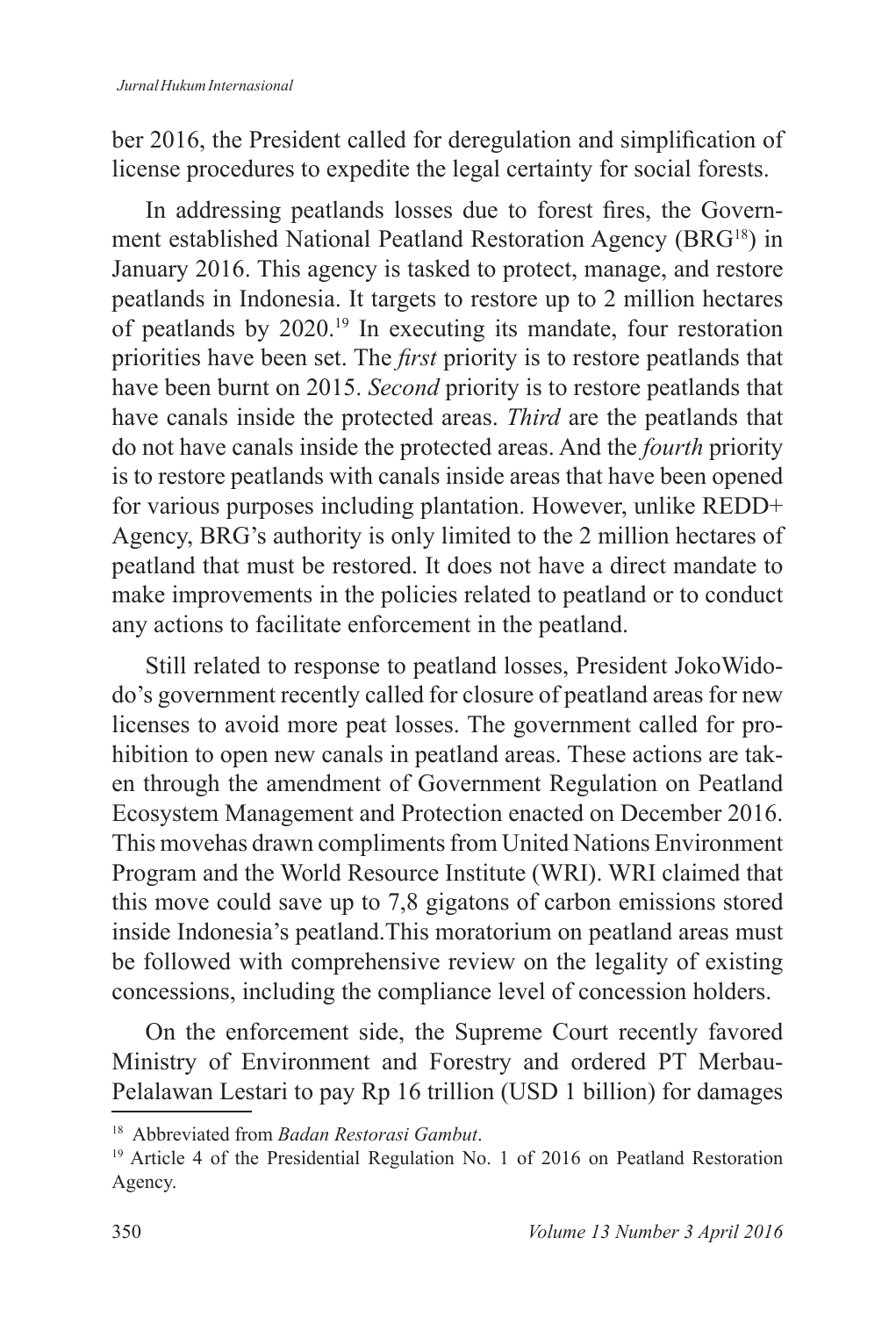caused by illegal logging in Riau.<sup>20</sup> The Judges stated that the forest has ecological functions as a source of medicine, habitat, source of water, and clean air regulator; and therefore, activities in the forest area must uphold the *precautionary principle*. This case is a new landmark case, after PT KallistaAlam was ordered by the Supreme Court in 2015 to pay damages amounting Rp  $366$  billion (USD 27) million) after it was found guilty of slash and burn activities.<sup>22</sup> However, these cases are yet to be executed. In the case of PT Merbau, the Government plaintiff did not put collateral seizure/foreclosure that is necessary to ensure the payment of damages, making the defendant's obedience towards the court order in doubt.

Even though the new government administration shows glimpse of promises from social justice perspective, these actions are still not enough to achieve comprehensive reform in the forest and peatland governance.The impression is that the current government lacks the will to achieve that.

Moratorium policy on primary forests and peatland will only be effective if it is followed with thorough review on the legality of existing concessions. Post-moratorium review on the legality was implemented in the capture fishery business by the current Minister of Marine Affairs and Fisheries, Minister Susi Pudjiastuti. Such reviewenabled the government to identify legal compliance status, root of the governance problems, policies and regulatory flaws, modus operandi (types of violations),and pattern of concession's and companies' ownership. Findings from this legality review was later became basis of consideration to impose administrative sanctions by the Minister of Marine Affairs and Fisheries, and/or criminal prosecutions for the serious crimes perpetrators. These findings are important to develop evidence-based policies to rectify governance problems.

<sup>&</sup>lt;sup>20</sup> Supreme Court of the Republic of Indonesia Decision No. 460K/Pdt/2016, August 2016.

 $21$  *Ibid*.

<sup>&</sup>lt;sup>22</sup> Supreme Court of the Republic of Indonesia Decision No.  $651K/Pdt/2015$ , August 2015.